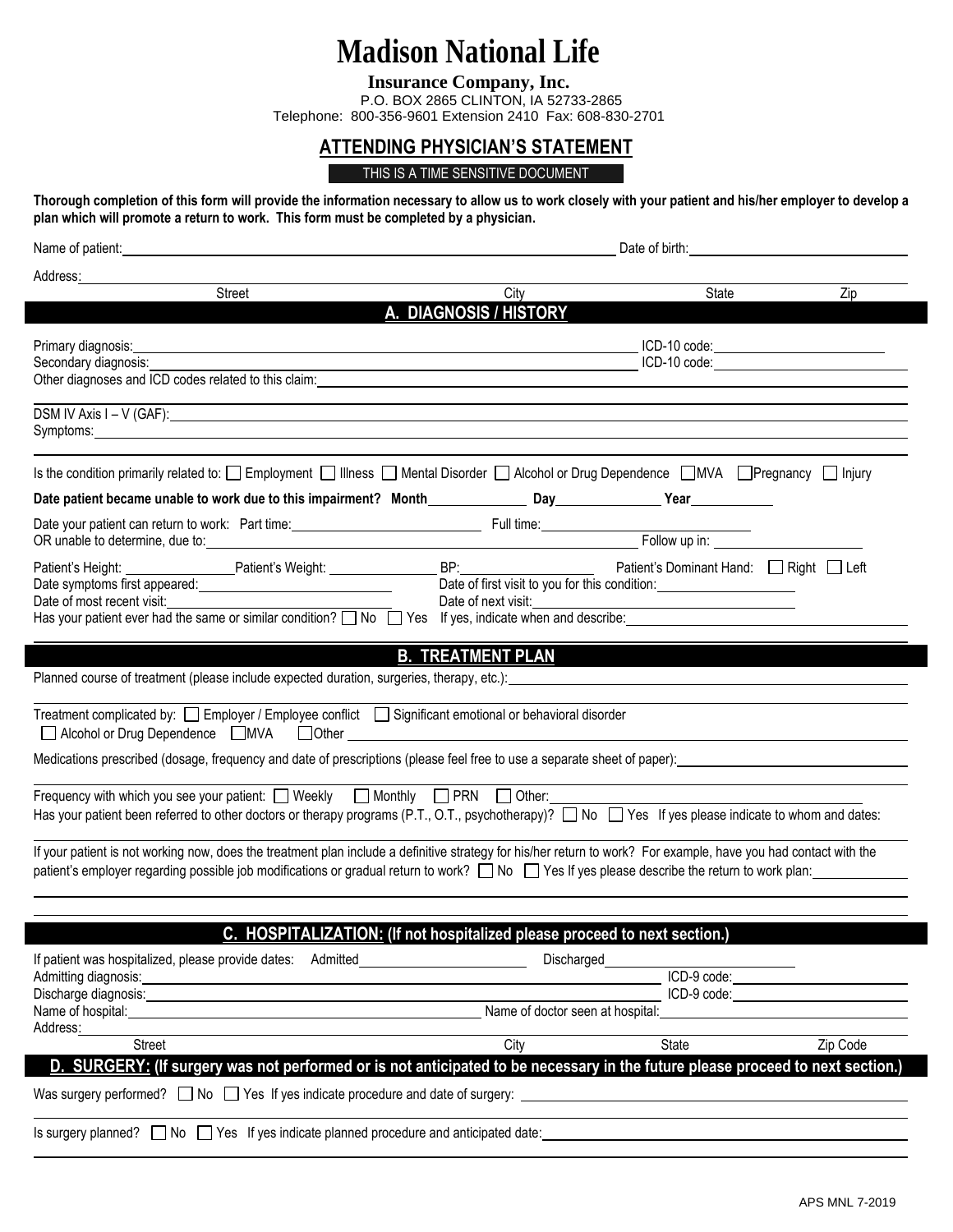| Name of Patient:<br>Date of Birth                                                                                                                                                                                                                                                                                                                                                                                                                                                                                                                                                                                                                                                                                                          |  |  |  |
|--------------------------------------------------------------------------------------------------------------------------------------------------------------------------------------------------------------------------------------------------------------------------------------------------------------------------------------------------------------------------------------------------------------------------------------------------------------------------------------------------------------------------------------------------------------------------------------------------------------------------------------------------------------------------------------------------------------------------------------------|--|--|--|
| E. PREGNANCY: (If patient is not pregnant please proceed to next section.)                                                                                                                                                                                                                                                                                                                                                                                                                                                                                                                                                                                                                                                                 |  |  |  |
| If disability is related to pregnancy, please provide the following: LMP<br>First obstetric visit:<br>Actual date of delivery<br>C-Section<br>Vaginal<br>Expected date of delivery<br>Type:<br><u> 1989 - Johann Barn, fransk politik (</u><br>Have there been complications resulting in disability prior to delivery? $\Box$ No $\Box$ Yes If yes indicate the type of complication:                                                                                                                                                                                                                                                                                                                                                     |  |  |  |
|                                                                                                                                                                                                                                                                                                                                                                                                                                                                                                                                                                                                                                                                                                                                            |  |  |  |
| F. ASSESSMENT<br>Describe your patient's condition since onset of symptoms: □ Recovered □ Improved<br>$\Box$ Unchanged<br>Regressed<br>Has your patient reached maximum medical improvement? $\Box$ No<br>I I Yes<br>If your patient has not reached maximum medical improvement, when do you expect a fundamental or marked change in his/her condition?<br>□ Never □ Condition expected to regress □ Condition expected to improve, State anticipated date<br>Unable to determine<br>Is confinement to bed or home medically required?<br>No $\Box$ Yes. If yes, please indicate duration of confinement.                                                                                                                                |  |  |  |
| <b>G. RESTRICTIONS AND LIMITATIONS</b>                                                                                                                                                                                                                                                                                                                                                                                                                                                                                                                                                                                                                                                                                                     |  |  |  |
| If physical or psychiatric limitations exist, how long do you feel that these limitations will last?<br>Has your patient provided a self-report of his/her job tasks? $\Box$ No<br>l lYes<br>Based on your knowledge of your patient's job, what reasonable work or job site modifications could the employer make to assist him/her to return to work?                                                                                                                                                                                                                                                                                                                                                                                    |  |  |  |
| <b>Level of functional impairment:</b>                                                                                                                                                                                                                                                                                                                                                                                                                                                                                                                                                                                                                                                                                                     |  |  |  |
| In a work day, given two breaks and a meal break, your patient can:<br>Lift (in pounds) $\Box$ 1 – 10 $\Box$ 11 – 20 $\Box$ 21 – 50 $\Box$ 51 – 75 $\Box$ 76+<br>If allowed positional changes, patient can: (please circle one for each)<br>Carry (in pounds) $\Box$ 1-10 $\Box$ 11-20 $\Box$ 21-50 $\Box$ 51-75 $\Box$ 76+<br>5 4 3 2<br>Sit:<br>8<br>7<br>6<br>$\mathbf{1}$<br>$0$ (hrs)<br>Bend/Stoop: $\Box$ Never $\Box$ Occasionally $\Box$ Frequently (how frequently)<br>$\overline{7}$<br>6 5<br>Stand:<br>8<br>4 3 2 1<br>$0$ (hrs)<br>8 7 6<br>5<br>Walk:<br>4<br>$\mathbf{3}$<br>$\overline{2}$<br>$\overline{1}$<br>$0$ (hrs)<br>8 7<br>$5\phantom{.0}$<br>$6\phantom{.0}$<br>4 3 2 1<br>Alternately sit/stand:<br>$0$ (hrs) |  |  |  |
| If the total number of days that the patient can work during a week is limited, please specify the number of days the claimant can work per week.                                                                                                                                                                                                                                                                                                                                                                                                                                                                                                                                                                                          |  |  |  |
| Patient can work with arms in the following positions:<br>Right arm: Above shoulder $\Box$ No $\Box$ Yes<br>Below shoulder     No     Yes<br>Left arm:<br>Above shoulder U No L<br>l Yes<br>Below shoulder $\Box$ No $\Box$ Yes                                                                                                                                                                                                                                                                                                                                                                                                                                                                                                            |  |  |  |
| Patient can use arms/hands for repetitive action such as:<br>Right arm: Gross movements<br>Pushing& pulling<br>$\Box$ No $\Box$ Yes<br>$\Box$ Yes<br>$\Box$ No<br>∐ Yes<br>Fine movements<br>. No<br>Left arm:<br>$\Box$ No $\Box$ Yes<br>Pushing& pulling<br>Gross movements<br>$\Box$ No<br>l Yes<br>$\Box$ Yes<br>Fine movements<br>No<br>Patient can use his/her head and neck in:<br>Flexion<br>Not at all<br>Occasionally<br>$\Box$ Frequently<br>$\Box$ Continuously<br>Continuously<br>Extension<br>Not at all<br>Occasionally<br>$\Box$ Frequently<br>Occasionally<br>$\Box$ Frequently<br>$\Box$ Continuously<br>Rotation<br>$\Box$ Not at all<br>Mental Impairment (if applicable)                                              |  |  |  |
| Please define "stress" as it applies to this claimant:<br>What stress and problems in interpersonal relations has this claimant had on the job?                                                                                                                                                                                                                                                                                                                                                                                                                                                                                                                                                                                            |  |  |  |
| Class 1 -<br>Patient is able to function under stress and engage in interpersonal relations. (No limitations.)<br>Class 2 -<br>Patient is able to function in most stress situations and engage in most interpersonal relations. (Slight limitations.)<br>Class 3 -<br>Patient is able to engage in only limited stress situations and engage in only limited interpersonal relations. (Moderate limitations.)<br>Patient is unable to engage in stress situations or engage in interpersonal relations. (Marked limitations.)<br>Class 4 -<br>Patient has significant loss of psychological, physiological, personal and social adjustment. (Severe limitations.)<br>Class 5 -<br>Remarks:                                                |  |  |  |
| What obstacles prevent a return to work?<br>If no, would you like assistance in developing a return to work plan?<br>I No  Yes<br>Would you recommend vocational rehabilitation services (assignment of a case manager to assist your patient and the employer in return to work planning, or to<br>provide assistance in finding a new job, or in designing a retaining plan which would allow a return to work)? $\Box$ No $\Box$ Yes<br>Comments:                                                                                                                                                                                                                                                                                       |  |  |  |
| MEDICAL RECORDS ARE REQUIRED IN ORDER FOR A PROPER REVIEW OF THIS CLAIM. WE ASK THAT YOU ATTACH COPIES OF<br>LABORATORY DATA, RESULTS OF DIAGNOSTIC TESTS, OFFICE VISIT NOTES, PATIENT SURGICAL REPORTS, HOSPITALIZATION RECORDS,<br>CHART NOTES AND NARRATIVE REPORTS FROM THREE MONTHS BEFORE DISABILITY THROUGH PRESENT DATE. LACK OF MEDICAL<br>RECORDS WILL RESULT IN A DELAY IN THE REVIEW OF THIS CLAIM AND A DELAY IN POSSIBLE PAYMENT OF BENEFITS.                                                                                                                                                                                                                                                                                |  |  |  |
| I have received and read the fraud warning statements provided with this form.                                                                                                                                                                                                                                                                                                                                                                                                                                                                                                                                                                                                                                                             |  |  |  |
| Physician's signature:                                                                                                                                                                                                                                                                                                                                                                                                                                                                                                                                                                                                                                                                                                                     |  |  |  |
|                                                                                                                                                                                                                                                                                                                                                                                                                                                                                                                                                                                                                                                                                                                                            |  |  |  |
| example and the City of City of City and City and City and City and City and City and City and City and City and City and City and City and City and City and City and City and City and City and City and City and City and C<br>Address:                                                                                                                                                                                                                                                                                                                                                                                                                                                                                                 |  |  |  |
| APS MNL 7-2019                                                                                                                                                                                                                                                                                                                                                                                                                                                                                                                                                                                                                                                                                                                             |  |  |  |

 $\overline{\phantom{a}}$